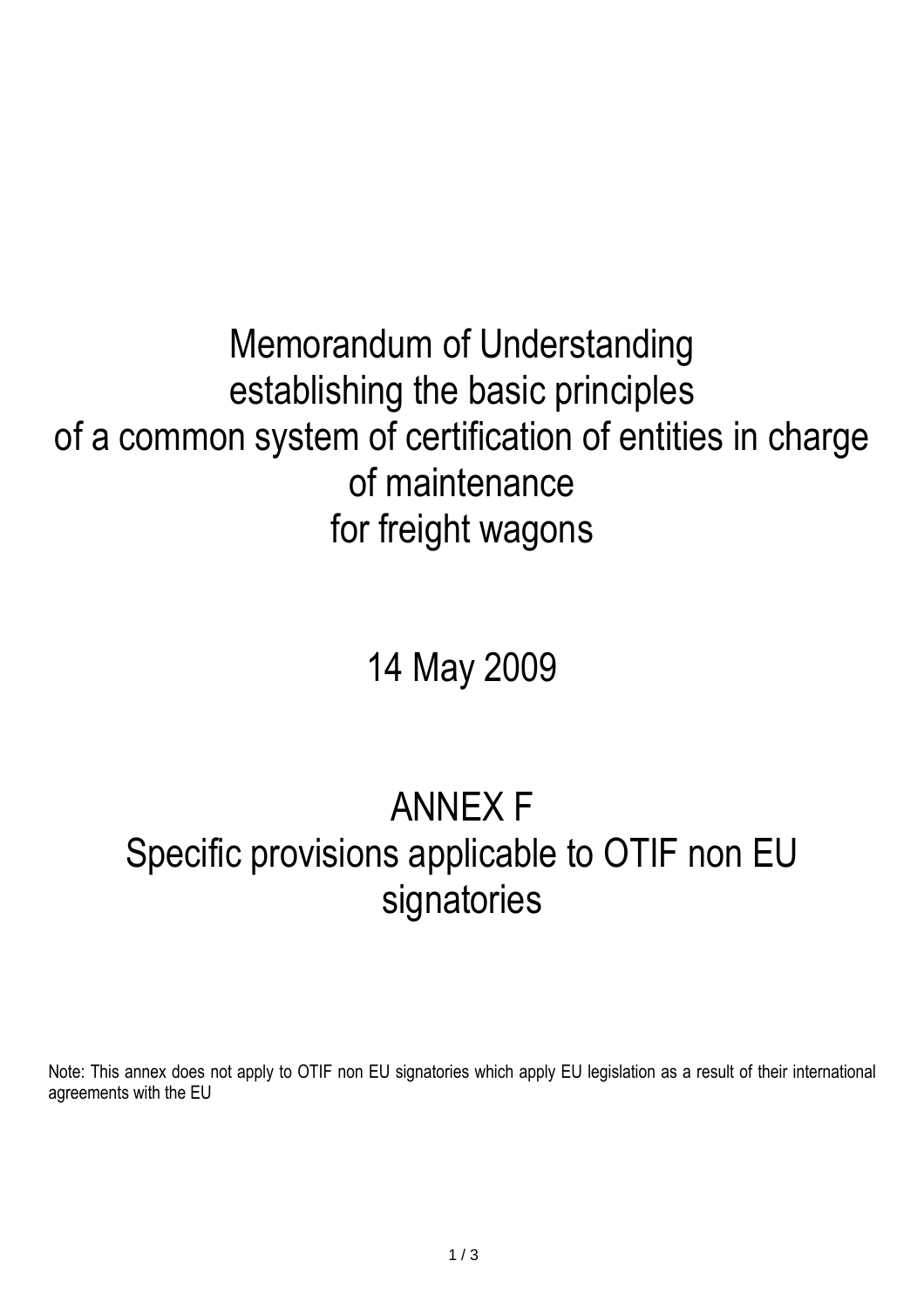#### 1. Introduction

COTIF 1999 includes no provisions concerning mandatory safety certification of the RUs and IMs and their SMS systems for the maintenance of their own vehicles, but some non EU OTIF Member States have/plan national rules which requires safety certification in compliance with the Community regulations. For RUs and IMs which have no such safety certification, their ECM activities will therefore have to be certified in full in the same way as an ECM having a "stand alone" maintenance system; e.g. Annex B applies to them in full. When RUs/IMs are indicated in the Annexes it shall generally be understood as safety certified RUs/IMs. Also safety certified RUs will need an (additional) ECM certification concerning the maintenance of vehicles not belonging to the RU itself (commercial maintenance).

#### 2. Terminology

The COTIF Convention uses another terminology than the Community legislation. The following "translation" table should be used when a non-EC OTIF Member State applies the MoU and its Annexes:

| EC terminology                             | <b>OTIF</b> terminology                            |
|--------------------------------------------|----------------------------------------------------|
| <b>NSA</b>                                 | The national authority competent for admission     |
| (National Safety Authority)                | and/or supervision of railway vehicles             |
| <b>Railway Safety Directive</b>            | No parallel in OTIF; national rules apply          |
| <b>NVR</b>                                 | The vehicle register according to ATMF Article 13. |
| (National Vehicle Register)                | A proposal to establish OTIF NVRs for the non-EC   |
|                                            | OTIF Member States has been adopted by the         |
|                                            | Committee of Technical Experts on 11-12            |
|                                            | Febreuary 2009. The OTIF NVRs will for each        |
|                                            | registered vehicle include the same information as |
|                                            | in the EC NVRs, including the related ECM.         |
| <b>TSI</b>                                 | Technical specification included in an Annex to    |
| Specification for<br>(Technical)<br>Inter- | APTU; if no applicable Annex, national rules apply |
| operability)                               |                                                    |
| <b>EU</b> Identification Number            | OTIF Identification number, same structure as EC   |

#### 3. Detailed additional provisions related to OTIF

ad 2.4.2: The ECM certificates granted should be valid throughout the European Community and those other OTIF Member States which have signed this MoU.

ad 2.5.3: The certification bodies and the authorities in the non EU OTIF Member States shall notify their updated lists to the OTIF Secretary General (SG). The Agency and OTIF SG will cooperate and at the same time publish a combined, consolidated list of the certified ECMs.